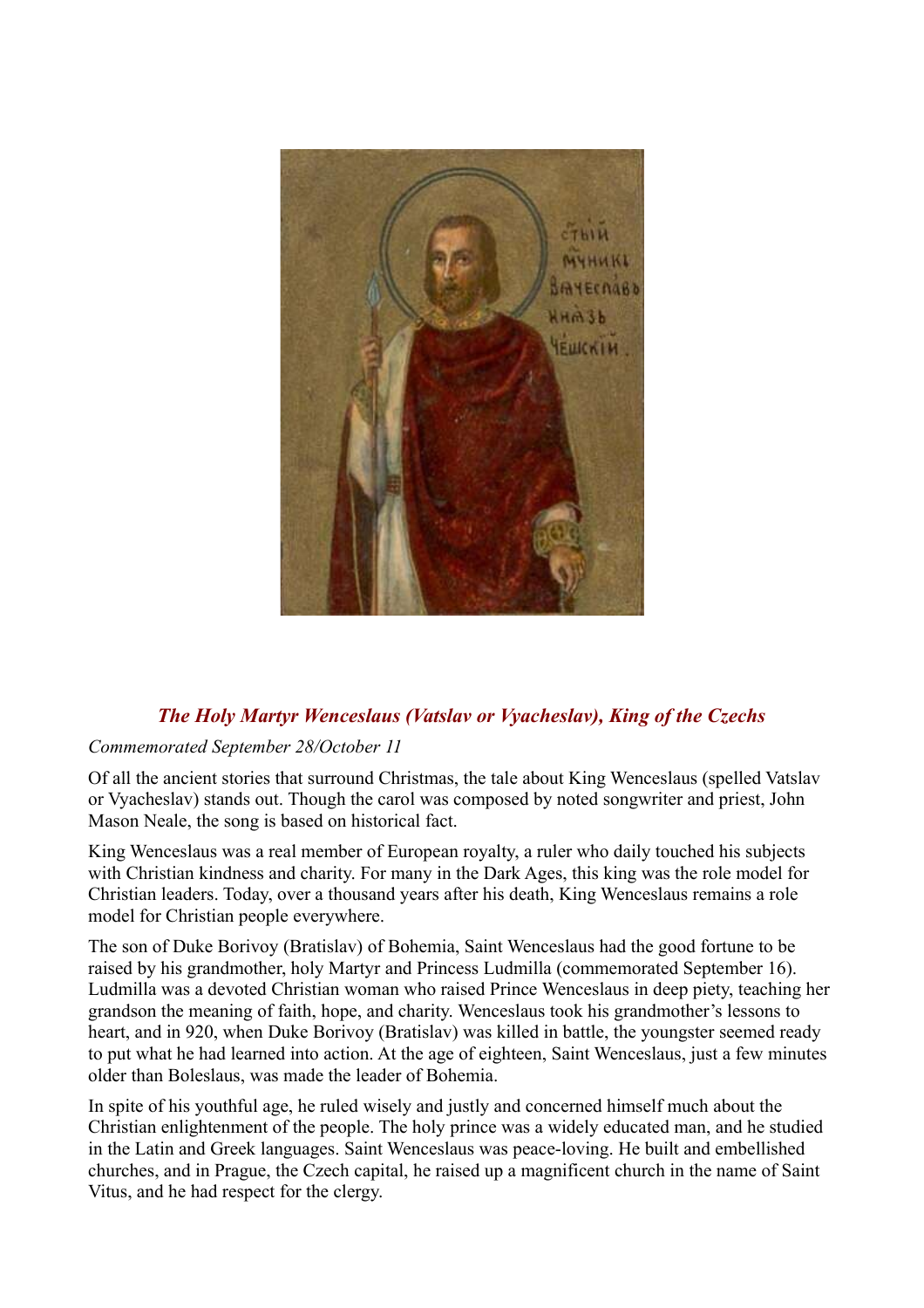Envious nobles decided to murder the saint and, at first, to incite his mother against him, and later to urge his younger brother, Boleslav, to occupy the princely throne. As the young duke attempted to guide the troubled nation, his mother, Drahomira, and his brother, Boleslaus, instituted a pagan revolt. They assassinated Ludmilla as she prayed, then attempted to overthrow Saint Wenceslaus. The teen took charge, put down the rebellion, and in an act of Christian kindness, expelled his mother and brother rather than executing them. The tiny nation was amazed that the boy would react with such great mercy.

With the wisdom of Solomon, the young duke set up a nation built on true justice and mercy. He enacted laws in the manner he thought would best serve his Lord. As king, he labored in the Faith like the great ascetics, and strengthened the Christian Faith among his people. He was strict in ensuring that no innocent person suffer in the courts. In his zeal for the Christian Faith and in his love for his fellow man, Saint Wenceslaus purchased pagan children who were being sold as slaves, and immediately baptized them and raised them as Christians. He translated the Gospel of St. John into the Czech language, and transported the relics of St. Vitus and St. Ludmilla to Prague.

He even journeyed out into the country seeking insight as to what his people needed. When possible, he shared everything from firewood to meat with his subjects. He took pity on the poor and urged those blessed with wealth to reach out to the less fortunate. In large part due to Saint Wenceslaus's example, a host of pagan peasants turned to Christianity. It was a revival unlike any had ever seen in the country.

When Saint Wenceslaus married and had a son, all of Bohemia celebrated. Peasants and powerful landlords sought the man out, offering their prayers for long life and happiness. With a smile on his face, the leader assured them that he was praying for their happiness as well. In the years that followed, the duke and his subjects continued to share both their prayers and their blessings with one another each day. Rarely had a leader been as universally revered as was Wenceslaus.

And Saint Wenceslaus loved Christmas. Centuries before gift giving became a part of the holiday tradition, the young leader embraced the joy of sharing his bounty with others. Inspired by a sincere spirit of compassion, each Christmas Eve the duke sought out the most needy of his subjects and visited them. With his pages at his side, Saint Wenceslaus brought food, firewood, and clothing. After greeting all in the household, the duke would continue to the next stop. Though often faced with harsh weather conditions. Saint Wenceslaus never postponed his rounds. Like a tenth century Saint Nicholas, the kindly young man made the night before Christmas special for scores of families. For many, a Christmas Eve visit from the duke was an answered prayer and a special reason to celebrate the birth of Jesus.

Boleslav invited his brother to the dedication of a church, and then asked him to stay another day. In spite of the warnings of his servants, the holy prince Saint Wenceslaus refused to believe in a conspiracy and exposed his life to the will of God. On the following day, September 28, 935, when Saint Wenceslaus went to Matins, he was wickedly murdered at the doors of the church by his own brother and his brother's servants. Falling to his knees on the church steps, the dying ruler looked up and whispered, "Brother, may God forgive you." Then he died. His body was stabbed and discarded without burial.

The mother, hearing of the murder of her son, found and placed his body in a recently consecrated church at the princely court. They were not able to wash off the blood splashed on the church doors, but after three days it disappeared by itself.

Amazingly, when the young man realized what he had done, the new duke turned away from his colleagues and embraced the faith that had guided his brother's life and rule. Though he had planned the revolt that had killed his twin, it was Boleslaus who sustained the memory of Saint Wenceslaus. After repenting of his sin, the murderer transferred the relics of Saint Wenceslaus to Prague, where they were placed in the church of St. Vitus, which the martyr himself had constructed (the transfer of the relics of Saint Wenceslaus is celebrated on March 4). The memory of Saint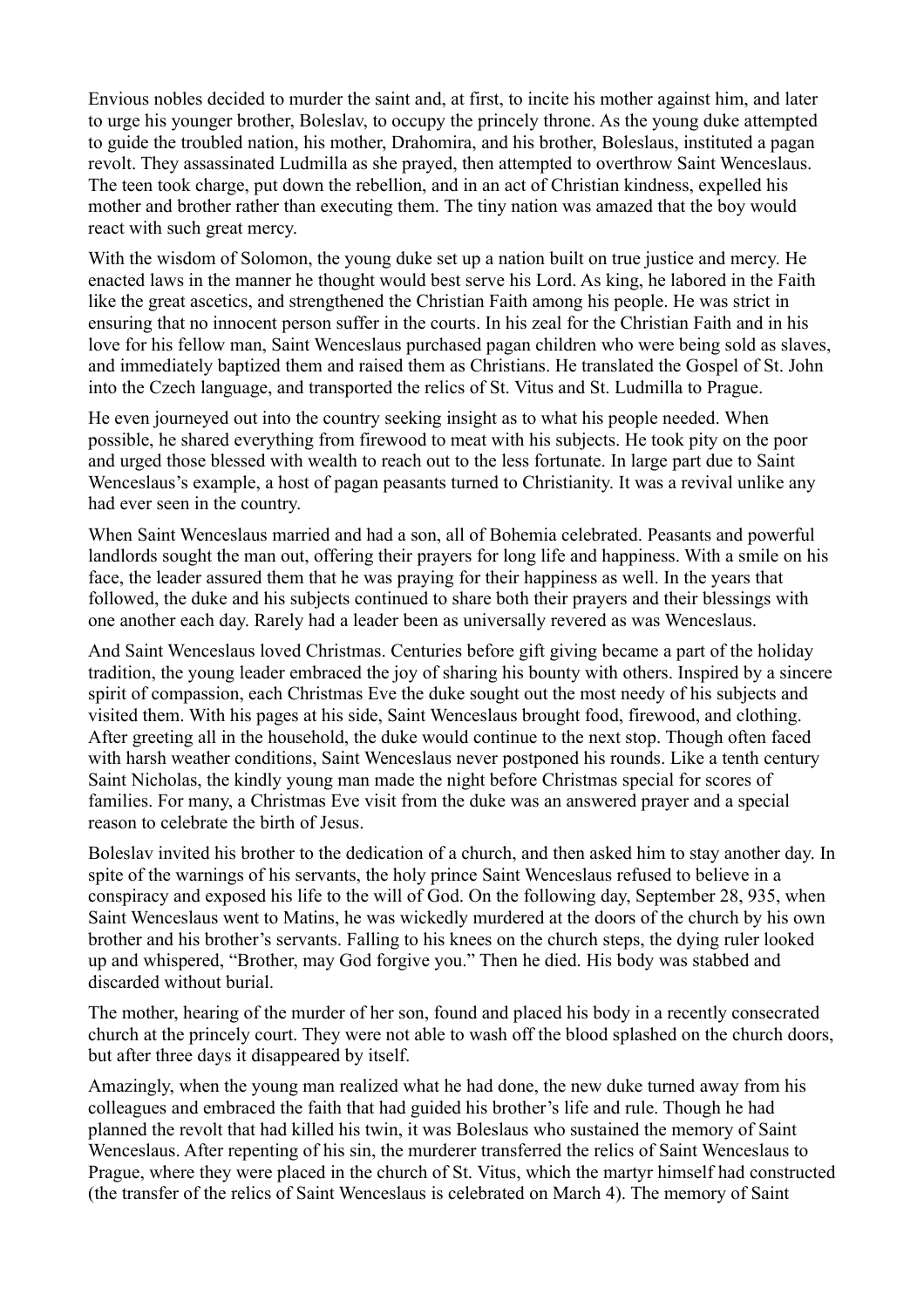Wenceslaus has been honored from of old in the Orthodox Church. Thanks to the man who killed his brother, the Crown of Saint Wenceslaus became the symbol of the Czech nation. Saint Wenceslaus suffered in the year 935 and his relics repose in Prague.

## **The Christmas Carol "Good King Wenceslaus"**

*Good King Wenceslaus looked out, on the Feast of Stephen, When the snow lay round about, Deep and crisp and even; Brightly shone the moon that night, Tho' the frost was cruel, When a poor man came in sight, Gath'ring winter fuel.*

*"Hither, page, and stand by me, If thou know'st it, telling, Yonder peasant, who is he? Where and what his dwelling?" "Sire, he lives a good league hence, Underneath the mountain; Right against the forest fence, By Saint Agnes' fountain."* 

*"Bring me flesh, and bring me wine, Bring me pine logs hither: Thou and I will see him dine, When we bear them thither." Page and monarch, forth they went, Forth they went together; Thro' the rude wind's wild lament And the bitter weather.*

*"Sire, the night is darker now, And the wind blows stronger; Fails my heart, I know not how, I can go no longer." "Mark my footsteps, good my page; Tread thou in them boldly: Thou shalt find the winter's rage Freeze thy blood less coldly."*

*In his master's steps he trod Where the snow lay dinted; Heat was in the very sod Which the Saint had printed. Therefore, Christian men, be sure, Wealth or rank possessing, Ye who now will bless the poor,Shall yourselves find blessing.*

## **An Orthodox Hymn of Praise**

*The Holy Martyr Wenceslaus, King of the Czechs From a wicked mother, good fruit was born: Saint Wenceslaus, who pleased God. His wicked mother gave him only a body, But his grandmother-light and faith and hope. The glorious grandmother, pious Ludmilla, Nurtured Wenceslaus 's soul. As a white lily, Wenceslaus grew,*